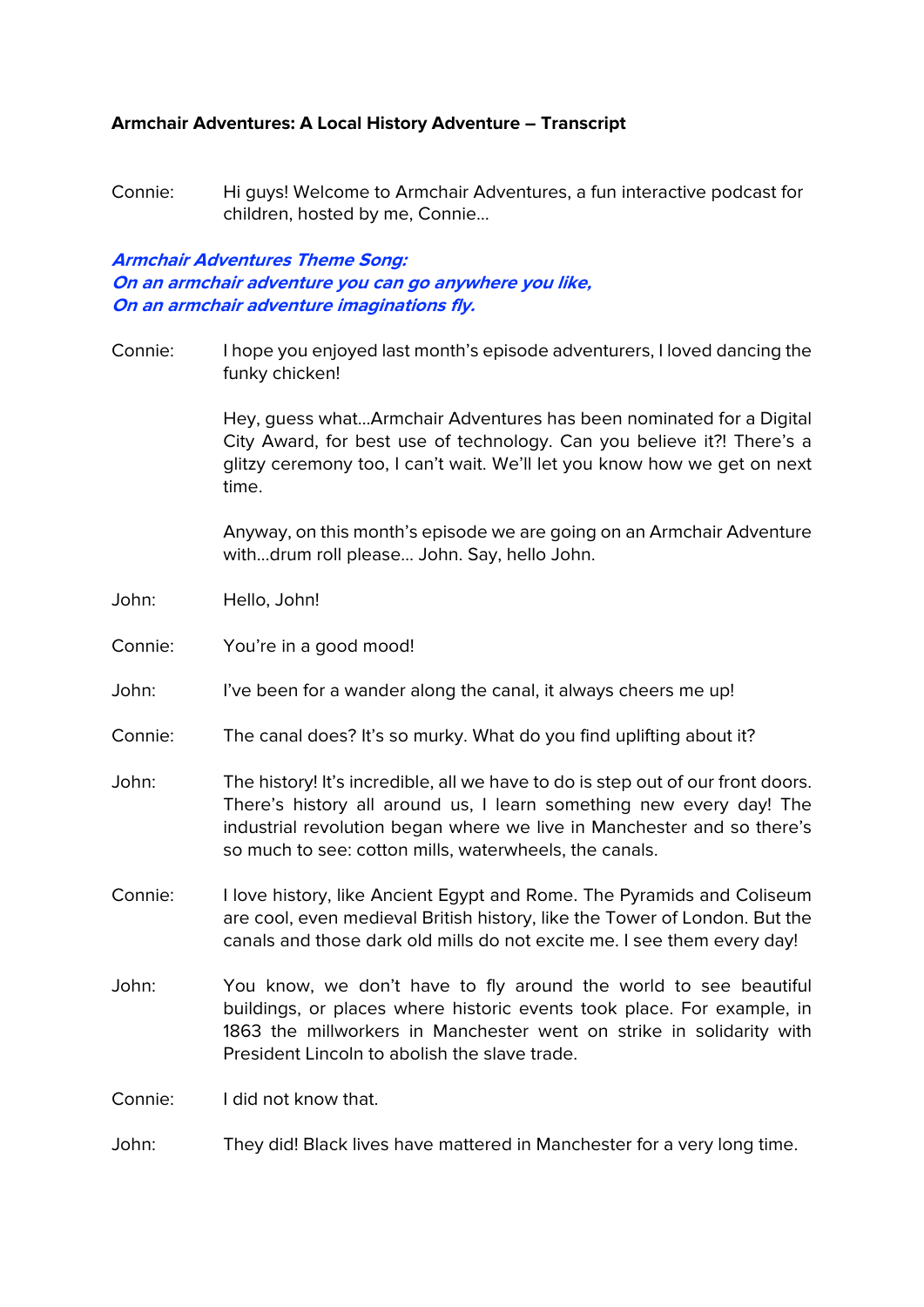| Connie: | That is interesting!                                                                                                                        |
|---------|---------------------------------------------------------------------------------------------------------------------------------------------|
| John:   | When your eyes are open to it, you can uncover such great stories. It's<br>important to know the past, so that we can learn for the future. |
| Connie: | Also, really great that you are getting lots of fresh air while you're learning!                                                            |
| John:   | And exercise. I have a thirst for the world around me, Connie. I don't want<br>to miss a thing!                                             |
| Connie: | Hmm, yeah. I hate FOMO, too!                                                                                                                |
| John:   | What's that then?                                                                                                                           |
| Connie: | Fear Of Missing Out!                                                                                                                        |
| John:   | Haha, of course it is!                                                                                                                      |
| Connie: | Speaking of missing out, should we get the others on the line for this<br>chat?                                                             |
| John:   | That's a good idea!                                                                                                                         |

#### **Armchair Adventure Theme (Instrumental)**

- Connie: I have all my lovely customers on a conference call now ready to take part. Say hi everyone..?
- Ensemble: (different hellos)
- John: Hi..
- Connie: So guys, this podcast is an adventure of the imagination and I want all you adventurers, Hi!... to join in with me and my customers. It's going to be awesome.

We've been talking about how John's been learning loads about local history while walking along the canal. I didn't know so much history happened in Manchester!

- Kenny: Oh, yes! The Suffragettes had their first meeting in Manchester.
- Chris: The Royal Society for the Protection of Birds was founded in Didsbury.
- Hazel: And Mr Rolls and Mr Royce met in town for the first time, before they made cars together.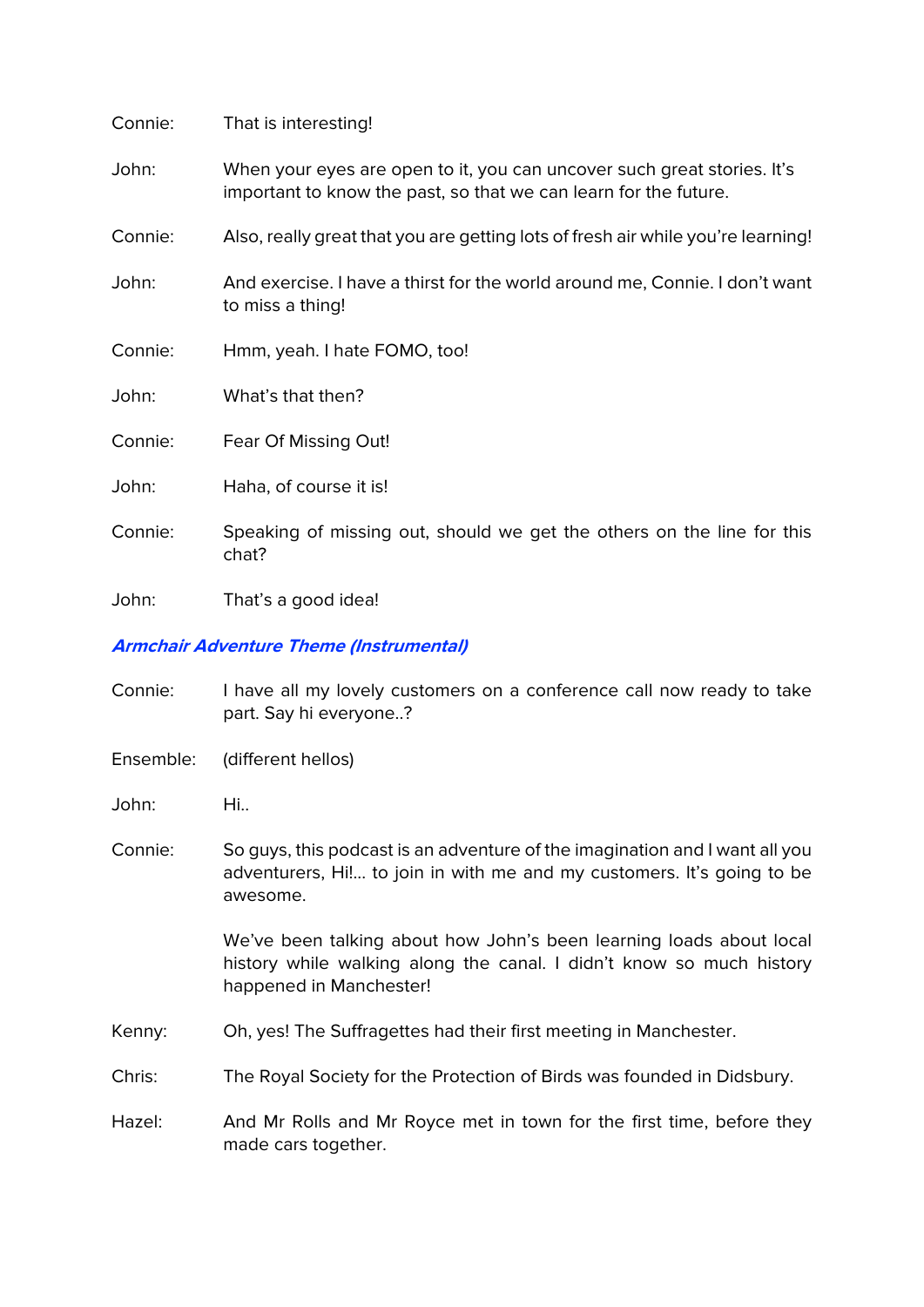| Connie:         | Excellent local knowledge, guys! Have any of you been learning anything<br>lately?                                                                             |
|-----------------|----------------------------------------------------------------------------------------------------------------------------------------------------------------|
| Pat:            | I've been using the census to trace my family tree on the computer. It's<br>great! I've been in touch with a first cousin once removed, who lives in<br>Spain! |
| Chris:          | I've been taking a course in IT, thanks to Pat's encouragement. I wasn't<br>keen at first, but my attitude was holding me back.                                |
| Pat:            | Embrace the spellchecker, Chris!                                                                                                                               |
| Cyril:          | I'll tell you what I've learned how to use the washing machine and the<br>iron!                                                                                |
| Hazel:          | You've only just learned that, Cyril?                                                                                                                          |
| Cyril:          | Lily's been teaching me.                                                                                                                                       |
| Lily:           | I wish I'd known this earlier, this talent!                                                                                                                    |
| Cyril:          | I enjoy the ironing, it's like meditation!                                                                                                                     |
| Connie:         | You're at one with your iron, Cyril!                                                                                                                           |
| Cyril:          | Have a go with me! Are you ready? Hold your iron in front of you. Breathe<br>in and move it along the board to the left, 2, 3, 4, 5.                           |
| <b>SFX Ding</b> |                                                                                                                                                                |
| Ensemble:       | SFX breathing and moving iron                                                                                                                                  |
| Cyril:          | Breathe out as you bring it back to the right, 2, 3, 4 And again, in, 2, 3,<br>4, 5 and out, 2, 3, 4, 5.                                                       |
| Ensemble:       | SFX breathing and moving iron                                                                                                                                  |
| Cyril:          | How does that feel?                                                                                                                                            |
| Carla:          | Oooh, calming.                                                                                                                                                 |
| Connie:         | Lovely! What have you been learning, Ros?                                                                                                                      |
| Ros:            | How to crochet. I copy it from a book, but it never turns out how it's<br>supposed to.                                                                         |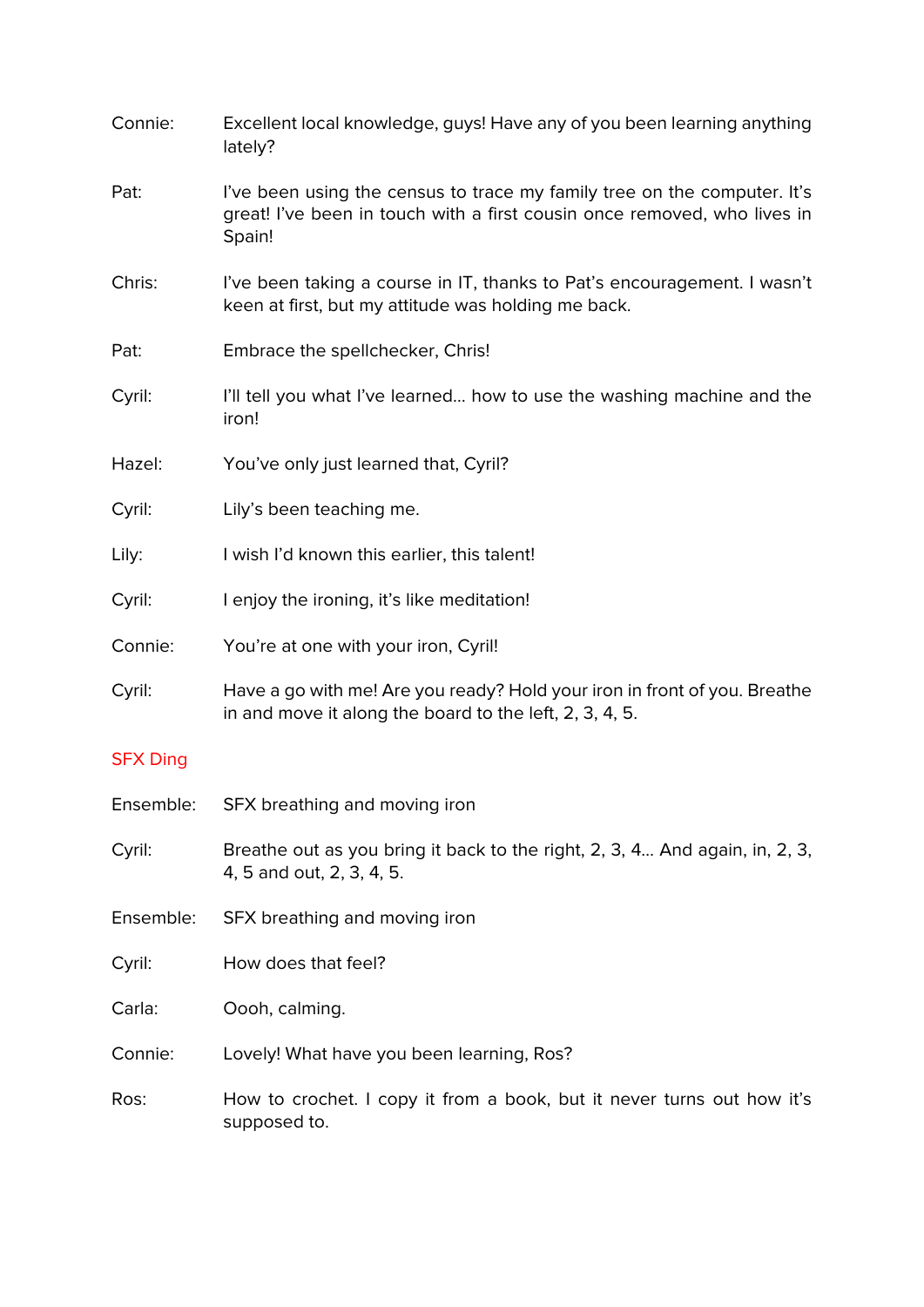| Rita:                      | You know what I've learned, Connie? That you can go shopping without<br>any money!                                 |
|----------------------------|--------------------------------------------------------------------------------------------------------------------|
| Connie:                    | How do you do that, Rita?                                                                                          |
| Rita:                      | With a plastic card It's all you need, you can nip out any time you want!<br>That's new to me, I can't believe it. |
| Connie:<br><b>SFX Ding</b> | (Laughs) It is pretty clever, I suppose! What about you, adventurers? What<br>have you been learning recently?     |
| Connie:                    | So then, John, what are you thinking? Have you decided what we should<br>do on our Armchair Adventure?             |
| John:                      | Oh, yes!                                                                                                           |
| Connie:                    | Drumroll please                                                                                                    |

## SFX drumroll

| John:   | Everybody, today I'm going to take you on an Armchair Adventure to learn<br>about the history of our local area together. |
|---------|---------------------------------------------------------------------------------------------------------------------------|
| Connie: | Fantastic!                                                                                                                |
| John:   | Let's all meet over at Portland Basin in Ashton.                                                                          |
| Connie: | Smashing. See you there!                                                                                                  |

# **Armchair Adventure Theme Music (Instrumental Only)**

## **Scene 2**

# SFX Canal boat engine starting up

| John:   | Hop aboard, everybody!                                                                                                                                 |
|---------|--------------------------------------------------------------------------------------------------------------------------------------------------------|
| Connie: | A canal boat, how exciting! Good work, John.                                                                                                           |
| John:   | I thought it'd be the fastest way to travel, we'd get to see more. Careful<br>as you climb on, there's a bit of a gap between the boat and canal-side. |
| Keith:  | Here, grab my hand, I'll help you all aboard.                                                                                                          |
| Connie: | You too, adventurers. Hop on board!                                                                                                                    |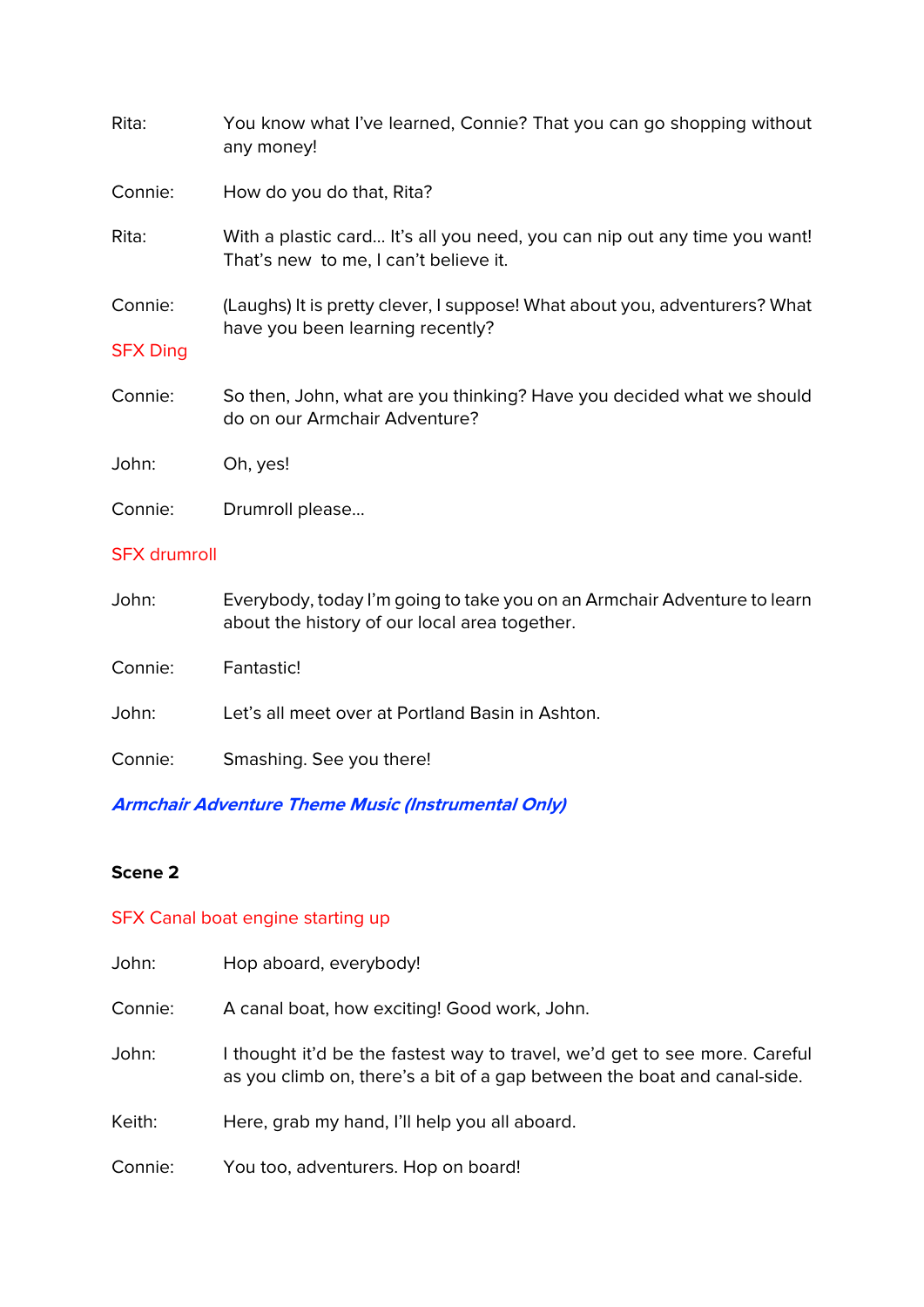#### SFX Ding

| Ensemble:       | SFX clambering onto the barge.                                                                      |
|-----------------|-----------------------------------------------------------------------------------------------------|
| Ros:            | I've never been on a canal boat.                                                                    |
| Hazel:          | Me neither. It's much narrower than other boats, isn't it?                                          |
| John:           | The canal is very shallow, so the barge is built longer to create more<br>space for carrying cargo. |
| Jean:           | It has a lovely painting on the side.                                                               |
| Linda:          | I like the name - Sunset!                                                                           |
| Connie:         | Me too. What name would you give a canal boat?                                                      |
| Linda:          | I'd call it Duckling.                                                                               |
| Pauline:        | HmmWater Lily.                                                                                      |
| Rita:           | Tranquility.                                                                                        |
| Keith:          | Water Viper.                                                                                        |
| Connie:         | Good one, Keith. Adventurers, what would you call your boat?                                        |
| <b>SFX Ding</b> |                                                                                                     |
| John:           | We have to return the boat by Sunset, so we'd better set sail. How are we<br>doing? All aboard?     |
| Connie:         | Aye aye Cap'n!                                                                                      |

John: Then away we go!

#### SFX the canal boat clunking as it sets sail

John: Look over here, everybody! I like this part of the route because we're on the canal, which was built during the Industrial Revolution, then if you look further along there's a railway bridge, representing the steam era. Then, just over there, is a motorway bridge carrying heavy traffic. Sometimes you might also see a 'plane fly overhead. All these points in history merging at once; the past, present and future.

Connie: That is pretty cool.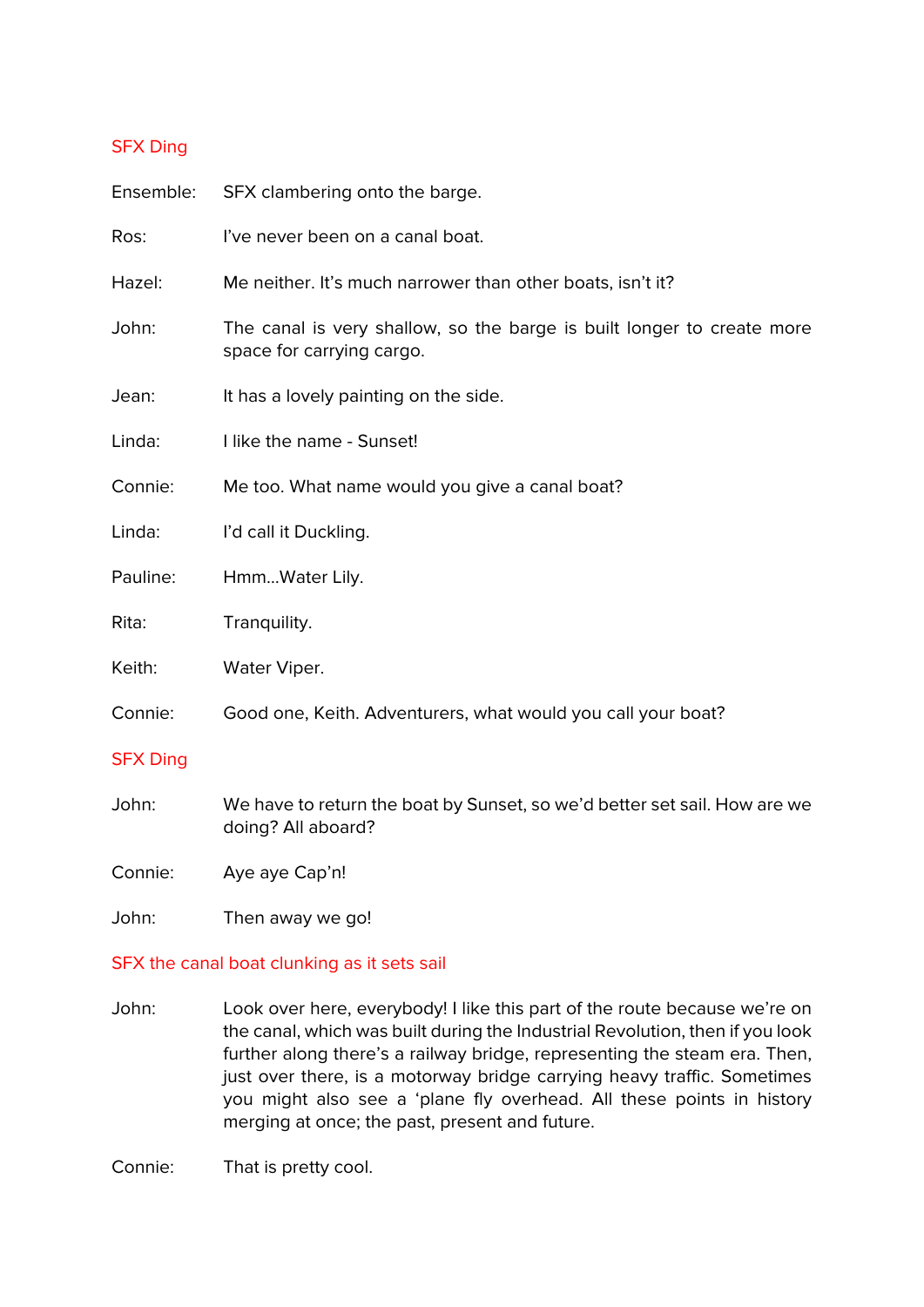| John:           | Look Connie, see those disused mills?                                                                                                                                                                            |
|-----------------|------------------------------------------------------------------------------------------------------------------------------------------------------------------------------------------------------------------|
| Connie:         | The bricks are all dark and it looks like some of the windows might be<br>smashed.                                                                                                                               |
| John:           | They are now, but if this was two hundred years ago that Mill would have<br>up to four hundred workers bustling about it. They called Manchester<br>Cottonopolis because it spun 80% of the cotton in the world. |
| Pauline:        | Cotton that was used for clothing, towels, textiles.                                                                                                                                                             |
| John O:         | They still call bedding 'Manchester' in Australia, after where the cotton<br>came from.                                                                                                                          |
| Pauline:        | Manchester was making its mark all across the globe.                                                                                                                                                             |
| Connie:         | Fancy that! Are any of the mills still operating?                                                                                                                                                                |
| John:           | Sadly, the textile industry in the North West came to an end in the 1980s.                                                                                                                                       |
| Rita:           | Although, more recently, a mill in Tameside was restored and it's now<br>Spinning cotton again. Isn't that great?                                                                                                |
| Connie:         | <b>Brilliant!</b>                                                                                                                                                                                                |
| John:           | It's strange to think that Ashton and many of the other towns where we<br>come from were established because of the cotton industry!                                                                             |
| Connie:         | I can't imagine what it would be like here without the mills, can you?                                                                                                                                           |
| John:           | I can't.                                                                                                                                                                                                         |
| Connie:         | Adventurers, what do you know about the history of your local area?                                                                                                                                              |
| <b>SFX Ding</b> |                                                                                                                                                                                                                  |
| Ronnie:         | Look out! We're coming up to a lock.                                                                                                                                                                             |
| Connie:         | What's a lock?                                                                                                                                                                                                   |
| Lynda:          | The next stretch of water is lower than the one we're in now. So, the lock<br>allows our boat to safely descend into it.                                                                                         |
| Connie:         | Like a log flume?                                                                                                                                                                                                |
| Linda:          | Not quite, Connie!                                                                                                                                                                                               |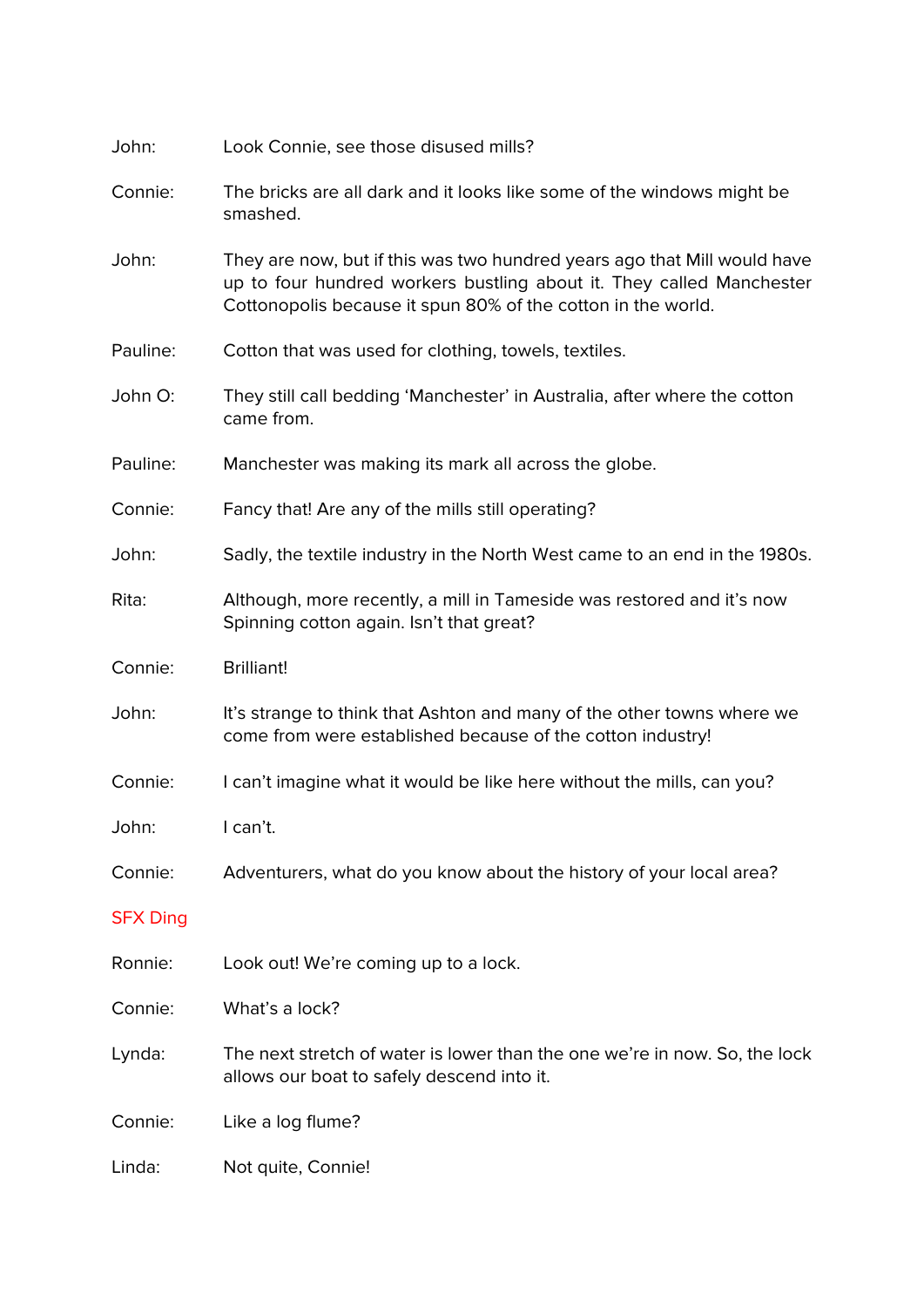## SFX opening lock gates and water emptying.

| Did you know that Leonard Da Vinci designed the lock that's still in use<br>today? |
|------------------------------------------------------------------------------------|
| The painter?                                                                       |
| Yeah! He was a painter, an architect, a scientist                                  |
| I didn't know that!                                                                |
| We're at the bottom now, John. Safe to move on.                                    |
| Thanks, Ronnie. Off we go!                                                         |
|                                                                                    |

## SFX Boat sloshing through water

## **Scene 3**

## SFX of being on boat, wildlife etc.

| Connie: | Who are all those people outside of the mill? I thought it was closed.                   |
|---------|------------------------------------------------------------------------------------------|
| Rita:   | It looks busy. Is it a school trip?                                                      |
| Pat:    | They're all in clogs!                                                                    |
| Linda:  | Do you think it's a costume?                                                             |
| Connie: | Maybe. We once had to dress up in Victorian clothes on a school trip!                    |
| Barry:  | It could be filming. I can't see any TV crews, though.                                   |
| Anne:   | Look! That boat's being pulled by a horse! Like in the old days.                         |
| Jean:   | Strange, the water has changed colour.                                                   |
| John:   | I remember that happening when I was young. It was the fabric dye from<br>the factories. |
| Connie: | But these mills are closed aren't they?                                                  |
| John:   | It doesn't really look that way, does it?                                                |
| Connie: | But? So? Guys? Does anyone think?                                                        |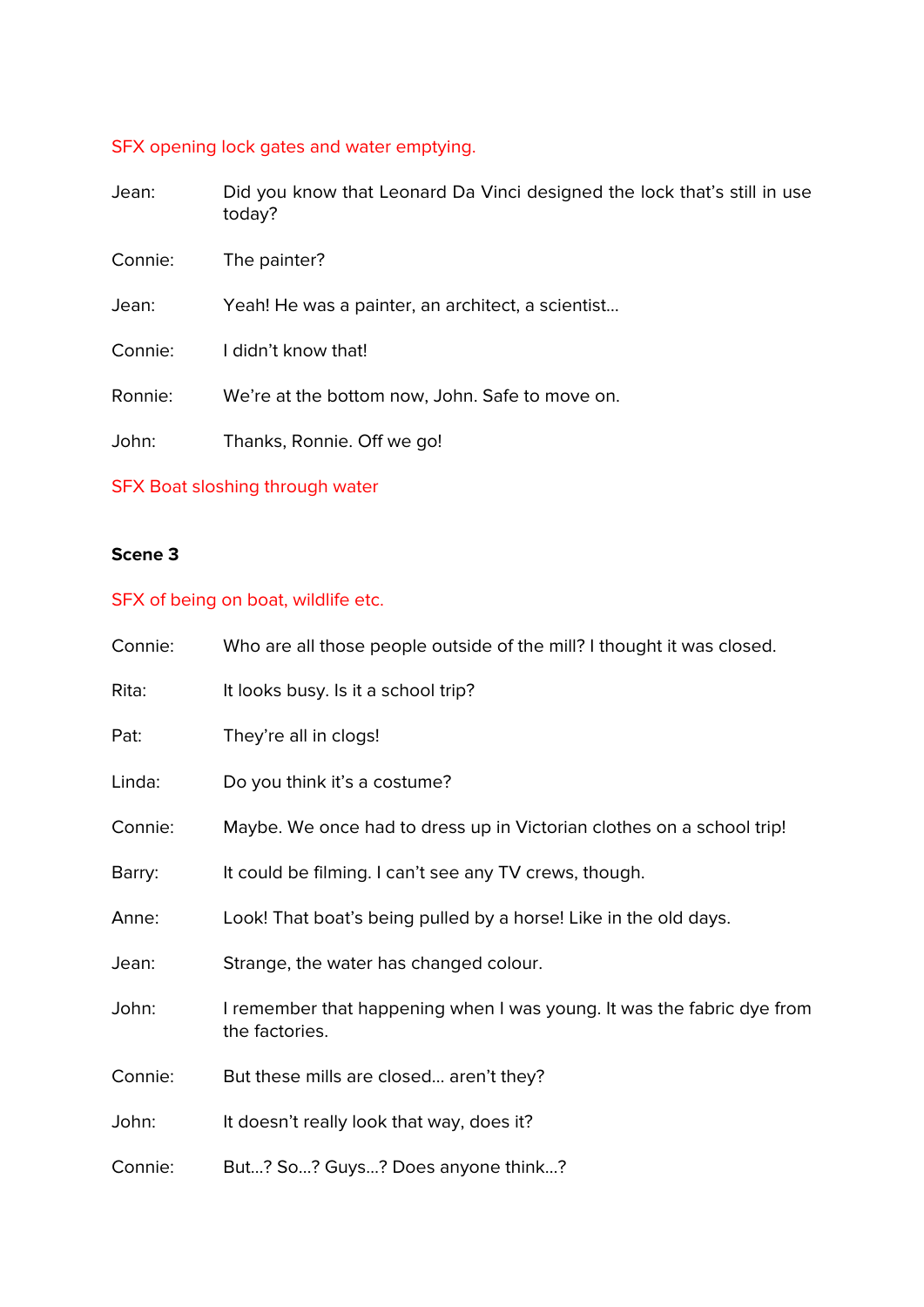| John:   | Come on, Connie!                                                |
|---------|-----------------------------------------------------------------|
| Connie: | It might sound a bit far-fetched. But those unusual outfits and |
| Pat:    | The clogs                                                       |
| Anne:   | Horse drawn barges                                              |
| Jean:   | And water changing colour                                       |
| Connie: | Could it be?                                                    |
| John:   | (Laughs) Finally, you're cottoning on.                          |
| Connie: | John, have we travelled back in time?                           |
| Keith:  | Don't be daft.                                                  |
| Linda:  | That's not possible!                                            |
| John:   | Are you sure about that?                                        |

# SFX A horn from the factory blows

| Chris:  | Did you hear that?                                                                 |
|---------|------------------------------------------------------------------------------------|
| Connie: | That was the factory. Where did this boat come from?!                              |
| John:   | Don't look at me! Travelling through time, indeed Whatever next?                   |
| Connie: | We have, haven't we? You knew all along!                                           |
| John:   | I don't know what you're talking about, Connie!                                    |
| Connie: | (Suspiciously) Hmm                                                                 |
| John:   | Don't forget what I said, Connie. We have to get the boat back by sunset.          |
| Connie: | Or else what? Will it turn into a pumpkin?!                                        |
| John:   | WellI wouldn't like to take the risk!                                              |
| Connie: | Roger thatOH MY GOODNESS. I can't wait to tell Ms. Sweeney, my<br>History teacher! |
| Ros:    | She'll never believe you!                                                          |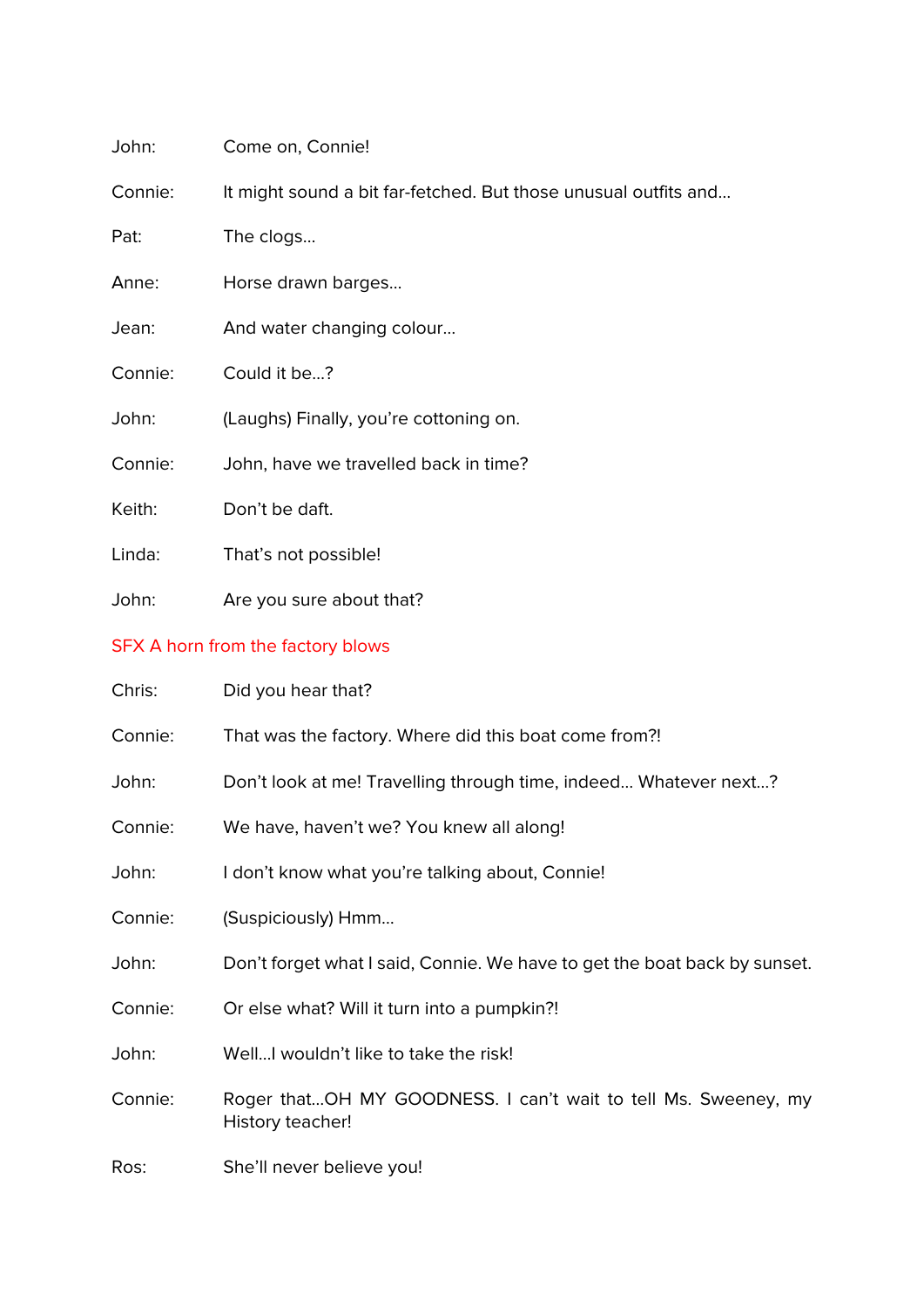| Connie:                                                          | She won't! Adventurers, if you had a time-travelling boat, when would you<br>travel to?                               |  |
|------------------------------------------------------------------|-----------------------------------------------------------------------------------------------------------------------|--|
| <b>SFX Ding</b>                                                  |                                                                                                                       |  |
| Anne:                                                            | Aww, look at the little kids over there.                                                                              |  |
| Connie:                                                          | Let's all wave. Hello!                                                                                                |  |
| Ensemble:                                                        | (shouting) Hello!                                                                                                     |  |
| Connie:                                                          | Can they see us? Hello!                                                                                               |  |
| Ronnie:                                                          | I don't think so.                                                                                                     |  |
| Connie:                                                          | I don't think they can, either. Ah well. Wait, though! Is that girl looking at<br>us? She's walking this way. Hello?  |  |
| Ensemble:                                                        | (quieter) Hello there/you ok?                                                                                         |  |
| Ellen Enters. A young mill worker from Lancashire, 15 years old. |                                                                                                                       |  |
| Ellen:                                                           | Hello?                                                                                                                |  |
| Connie:                                                          | Hello! Can you see us?                                                                                                |  |
| Ellen:                                                           | Of course I can see you, you're on a very big boat in the canal. If you're<br>trying to hide, you need to try harder! |  |
| Connie:                                                          | Oh! Wow!                                                                                                              |  |
| Ellen:                                                           | What are you doing?                                                                                                   |  |
| Connie:                                                          | We're travelling along the canal. On an adventure.                                                                    |  |
| Ellen:                                                           | An adventure? Any room for a stow away?                                                                               |  |
| Connie:                                                          | You'd be very welcome.                                                                                                |  |

- Ellen: Thank you. If only. I have to get back to work.
- Connie: Aw, that's a shame, we'd like to get to know you. I'm Connie.
- Ellen: I'm Ellen.
- Connie: Hi Ellen. These are my friends.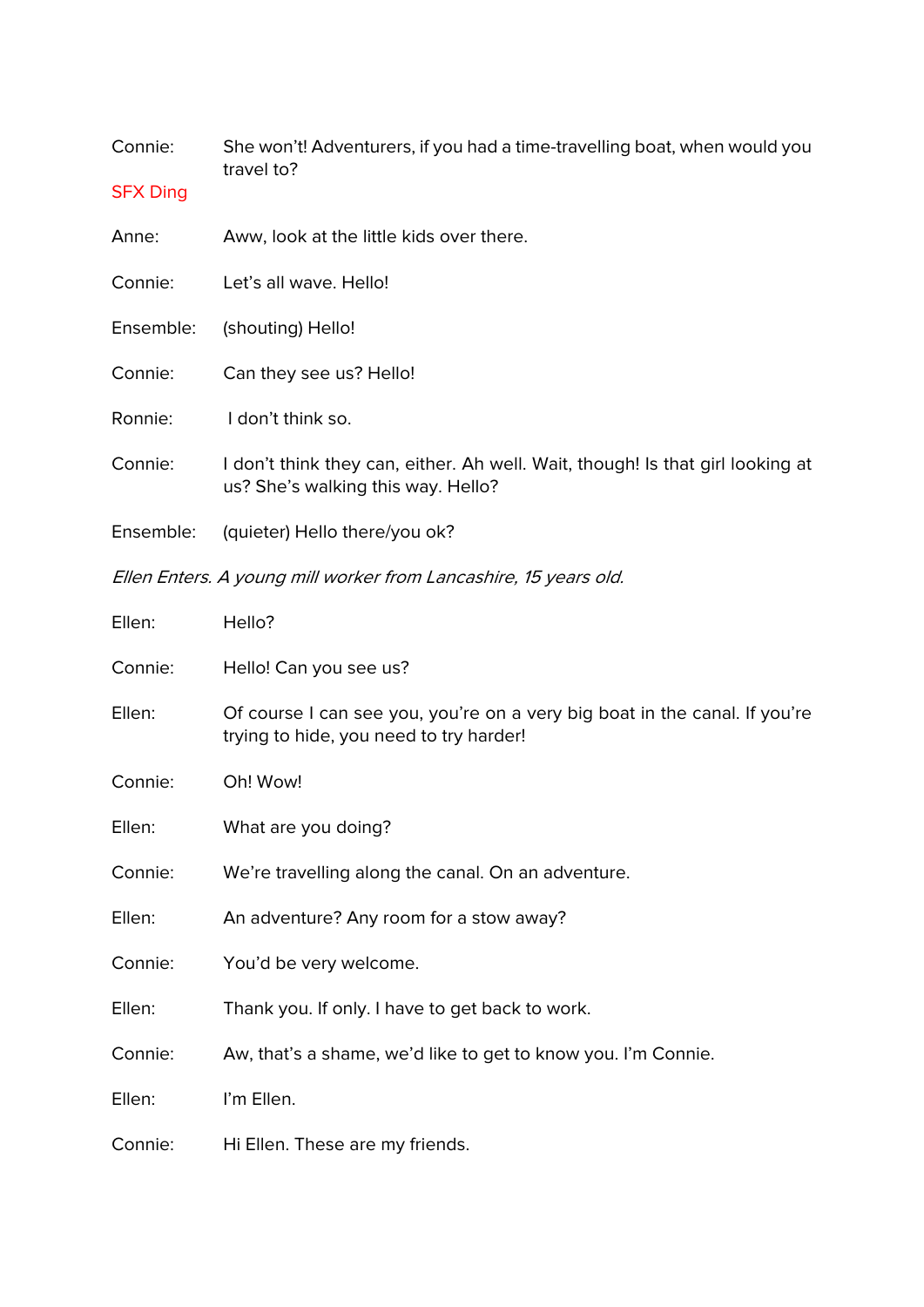| Ensemble:       | Hello!                                                                                                                                                                                                                                                                                                               |
|-----------------|----------------------------------------------------------------------------------------------------------------------------------------------------------------------------------------------------------------------------------------------------------------------------------------------------------------------|
| Connie:         | Say Hello, adventurers!                                                                                                                                                                                                                                                                                              |
| <b>SFX Ding</b> |                                                                                                                                                                                                                                                                                                                      |
| Ellen:          | There are so many of you. Have you come from another mill?                                                                                                                                                                                                                                                           |
| Connie:         | Not quite. Are you working today?                                                                                                                                                                                                                                                                                    |
| Ellen:          | Yes. And it is not going well at all.                                                                                                                                                                                                                                                                                |
| Connie:         | You do look a bit stressed out.                                                                                                                                                                                                                                                                                      |
| Ellen:          | My sister is off sick. She'll be fine, but while she's off I have to cover her<br>duties, or she won't get paid. My family needs every single penny we can<br>earn. The foreman is just waiting to catch me out! I've come outside for a<br>gasp of fresh air, but I must get back, or I'll never finish everything. |
| Connie:         | You poor thing. Is there anything we can do to help?                                                                                                                                                                                                                                                                 |
| Ellen:          | Not unless you have a time machine to help me find a few more hours to<br>do everything I need to?                                                                                                                                                                                                                   |
| Connie:         | A time machine, ha! As if! What if we loaned you a few helping hands to<br>do your sister's work?                                                                                                                                                                                                                    |
| Ellen:          | That would be very kind, and helpful. But I'd never get all of you past the<br>foreman, he has eyes in the back of his head!                                                                                                                                                                                         |
| Connie:         | He's on his break now though, isn't he? We'll be in and out before he gets<br>back.                                                                                                                                                                                                                                  |
| Ellen:          | Don't you have somewhere you need to be?                                                                                                                                                                                                                                                                             |
| Connie:         | We have to be back by sunset or, well, we might never get back, but don't<br>worry about that! John, do you think we can do it?                                                                                                                                                                                      |
| John:           | Oh, it's only early! There's plenty of time!                                                                                                                                                                                                                                                                         |
| Connie:         | Great!                                                                                                                                                                                                                                                                                                               |
| Kenny:          | Let's do it!                                                                                                                                                                                                                                                                                                         |
| Chris:          | We say yes!                                                                                                                                                                                                                                                                                                          |
| Hazel:          | Many hands make light work!                                                                                                                                                                                                                                                                                          |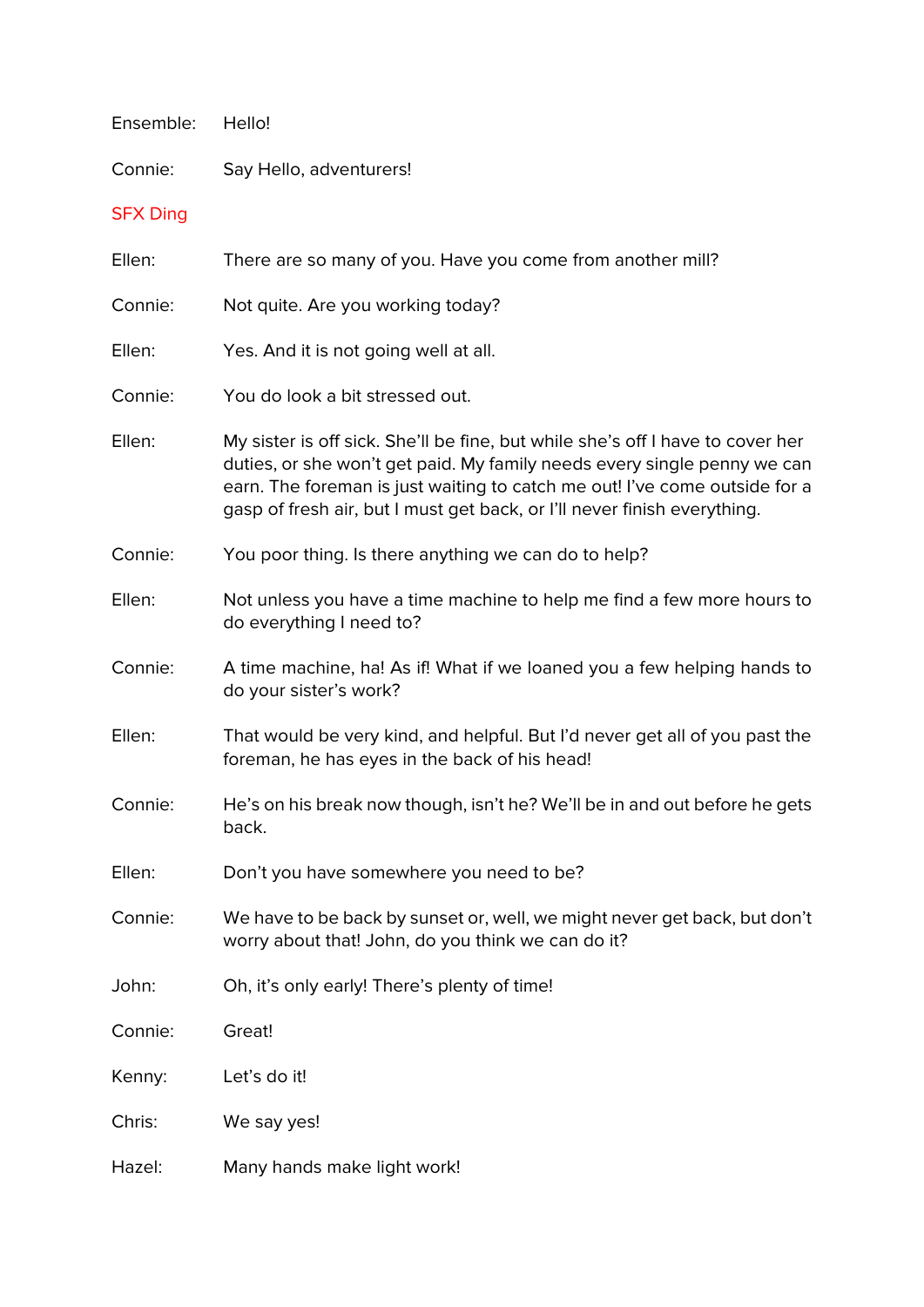| Ellen:  | This is wonderful, thank you. But please try not to let anyone see you!                                      |
|---------|--------------------------------------------------------------------------------------------------------------|
| Connie: | We'll be small as mice!                                                                                      |
| Ellen:  | Then you'll be quite at home, there are plenty of those in the mill.                                         |
| Rita:   | Argh, I wish you hadn't said that!                                                                           |
| Connie: | We'll be ok, Rita. They're just as scared as we are! Right then, Ellen, let's<br>get cracking. Lead the way! |
| Ellen:  | Follow me everyone! Stay together and don't touch anything, the<br>machines can be quite dangerous.          |

### **Scene 4**

# SFX Clackety clack rhythm of the machines

Voices speak above the sound

| Ellen:   | Welcome. This is my home! Not really, but it might as well be. I'm here<br>fourteen hours a day. |
|----------|--------------------------------------------------------------------------------------------------|
| Connie:  | It's huge! The ceilings are so high!                                                             |
| Jean:    | The aisles are narrow, there's not a lot of space between/                                       |
| Pauline: | /The machines are enormous!                                                                      |
| Carla:   | It's so loud!                                                                                    |
| Barry:   | You what? I can't hear a word anybody's saying!                                                  |
| Ros:     | We have to lip read, Barry!                                                                      |
| Rita:    | It smells of oil.                                                                                |
| Keith:   | (Coughing) There's a lot of fluff flying around.                                                 |
| Anne:    | It feels claustrophobic.                                                                         |
| Linda:   | White, spidery webs of cotton.                                                                   |
| Ellen:   | Did you say you'd come from another mill?                                                        |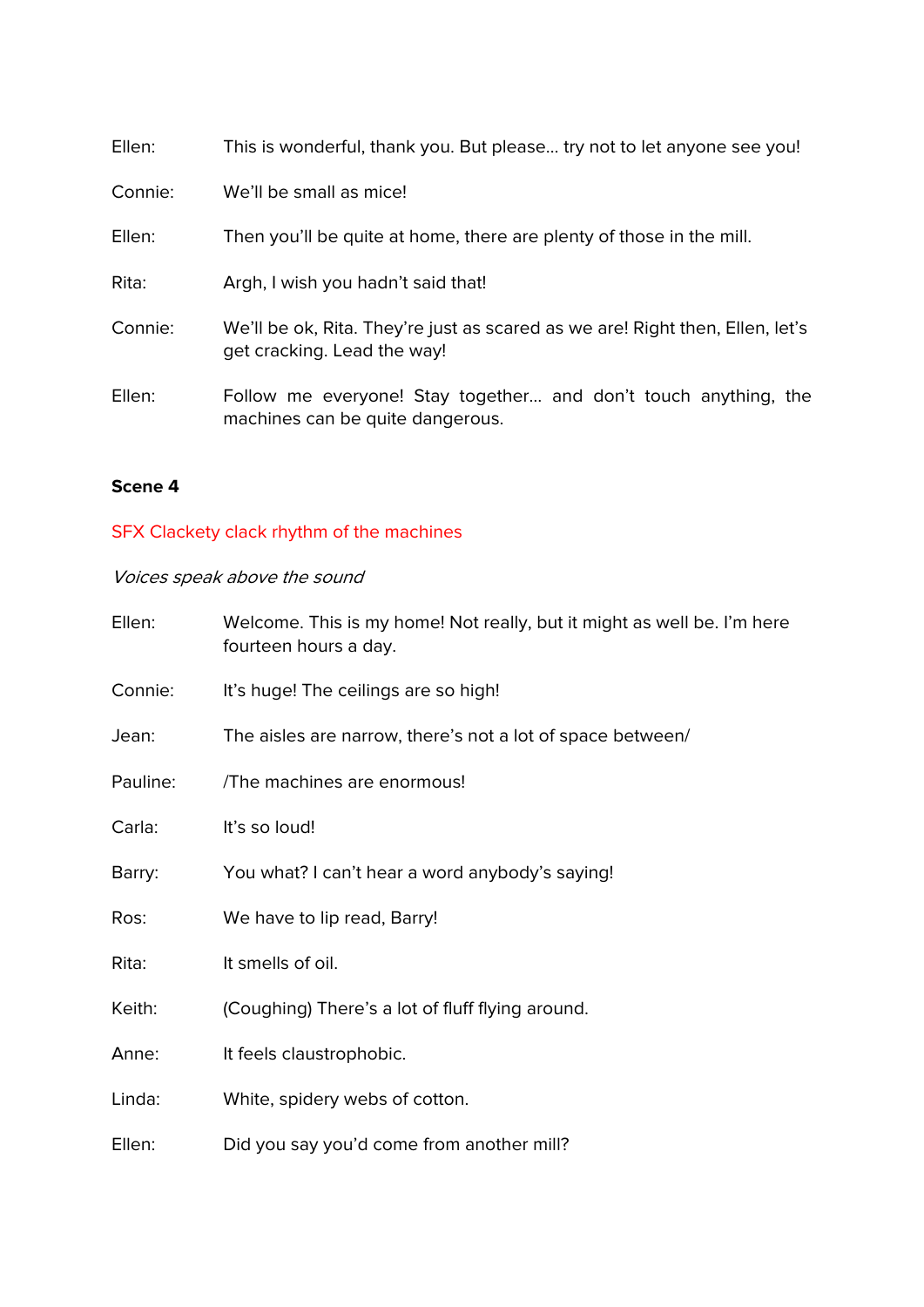| Connie: | No. Some of us have worked in mills, but it's the first time for most of us.                      |
|---------|---------------------------------------------------------------------------------------------------|
| Ellen:  | Don't worry, you'll get used to it! When I first started working here, the<br>noise made me sick. |
| Connie: | How old were you?                                                                                 |
| Ellen:  | Seven.                                                                                            |
| Connie: | Seven? Didn't you go to school?                                                                   |
| Ellen:  | School? Do I look like my family have money? I need to work. We all do.                           |
| Connie: | Of course, sorry! Ok, let us help you. What jobs need doing?                                      |
| Ellen:  | My sister operates the flying shuttle.                                                            |
| Connie: | Ok, Pat, are you up to this?                                                                      |
| Pat:    | Oh, yes!                                                                                          |
| Ellen:  | Thank you. You need to pass the shuttle from one hand to another, like<br>this.                   |

#### SFX The shuttle flies across the threads

Connie: Adventurers, open your arms out wide, the size of a loom, and pass the shuttle from one hand to another!

## SFX Ding

| Ellen:          | Then we need someone to push the weave into place.                                      |
|-----------------|-----------------------------------------------------------------------------------------|
| Connie:         | Carla, can you do that?                                                                 |
| Carla:          | Of course.                                                                              |
| Connie:         | Adventurers, both hands, push them from your chest forward, as far as<br>they'll reach. |
| <b>SFX Ding</b> |                                                                                         |
|                 | SFX (ensemble stretching)                                                               |
|                 |                                                                                         |

Ellen: This is wonderful, thank you. We need to move quickly, the break will be over in five minutes.

Connie: What next?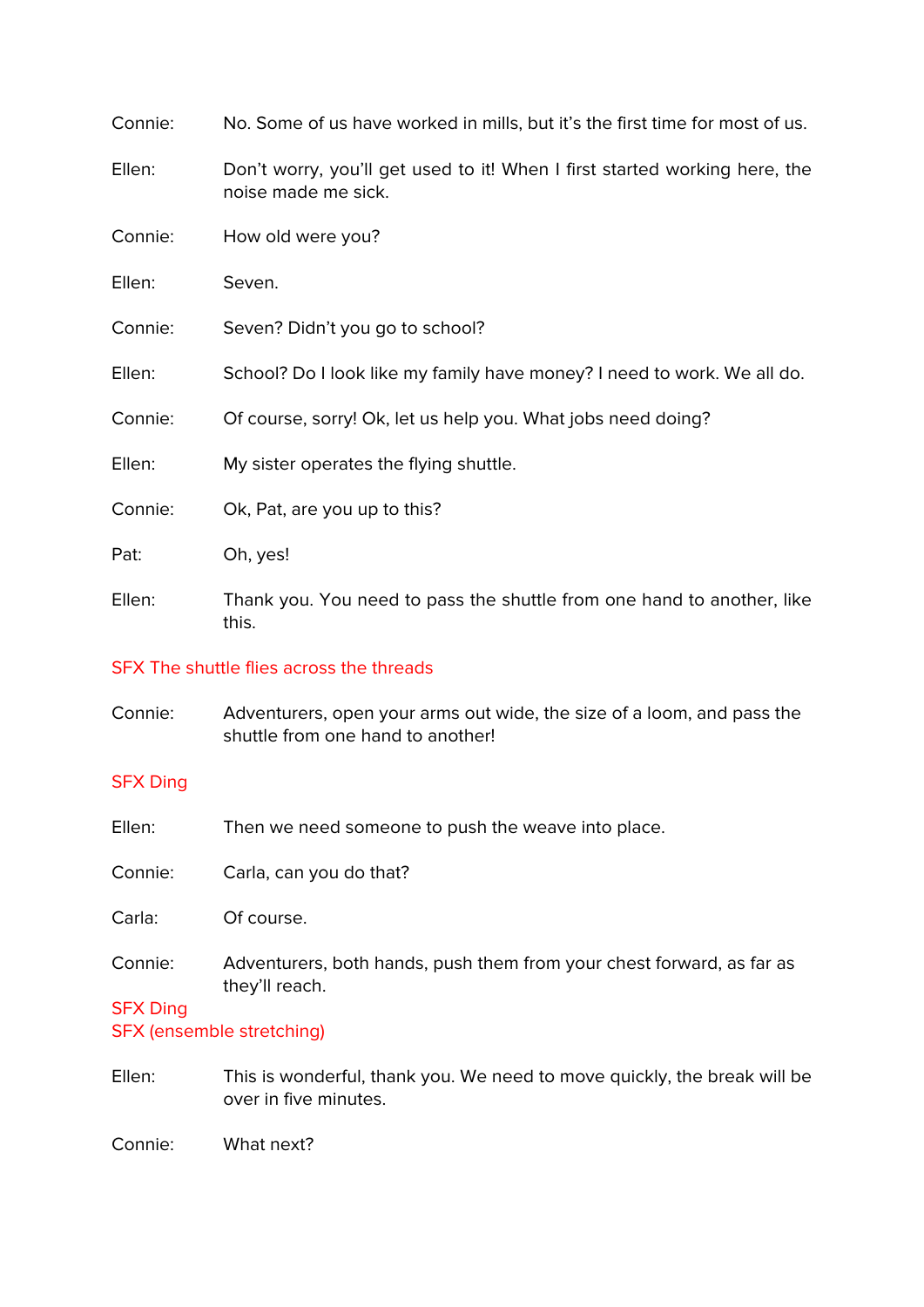Ellen: My job is to piece the threads together.

Connie: Come on Adventurers, let's help Ellen piece these threads!

### SFX Ding

SFX (ensemble piecing threads together)

- Ellen: When I was smaller, I had to run under the machines to collect the cotton fluff.
- Connie: We can do that! Adventurers, let's make ourselves small so we can get under the machines and collect all the fluff.

#### SFX Ding

SFX (ensemble crawling under machines)

#### SFX A wheel turning

Ellen: This is the Spinning Jenny. I'm not there yet, but soon, I hope to be working on the Jenny.

Connie: Fantastic! Come on everybody, let's all have a go at turning the wheel!

#### SFX Ding

SFX (ensemble turning the wheel)

#### SFX Factory sounds

| Ellen:   | You've been such a great help. Where did you say you've come from? |
|----------|--------------------------------------------------------------------|
| Connie:  | Ashton, like you.                                                  |
| Ellen:   | But you don't work in a mill?                                      |
| Connie:  | I go to school.                                                    |
| Ellen:   | Are your parents rich?                                             |
| Connie:  | No. But I am lucky.                                                |
| Ellen:   | What is school like?                                               |
| Connie:  | It's alright. There's loads of classes, like English               |
| Pauline: | Science                                                            |
| John O:  | Maths                                                              |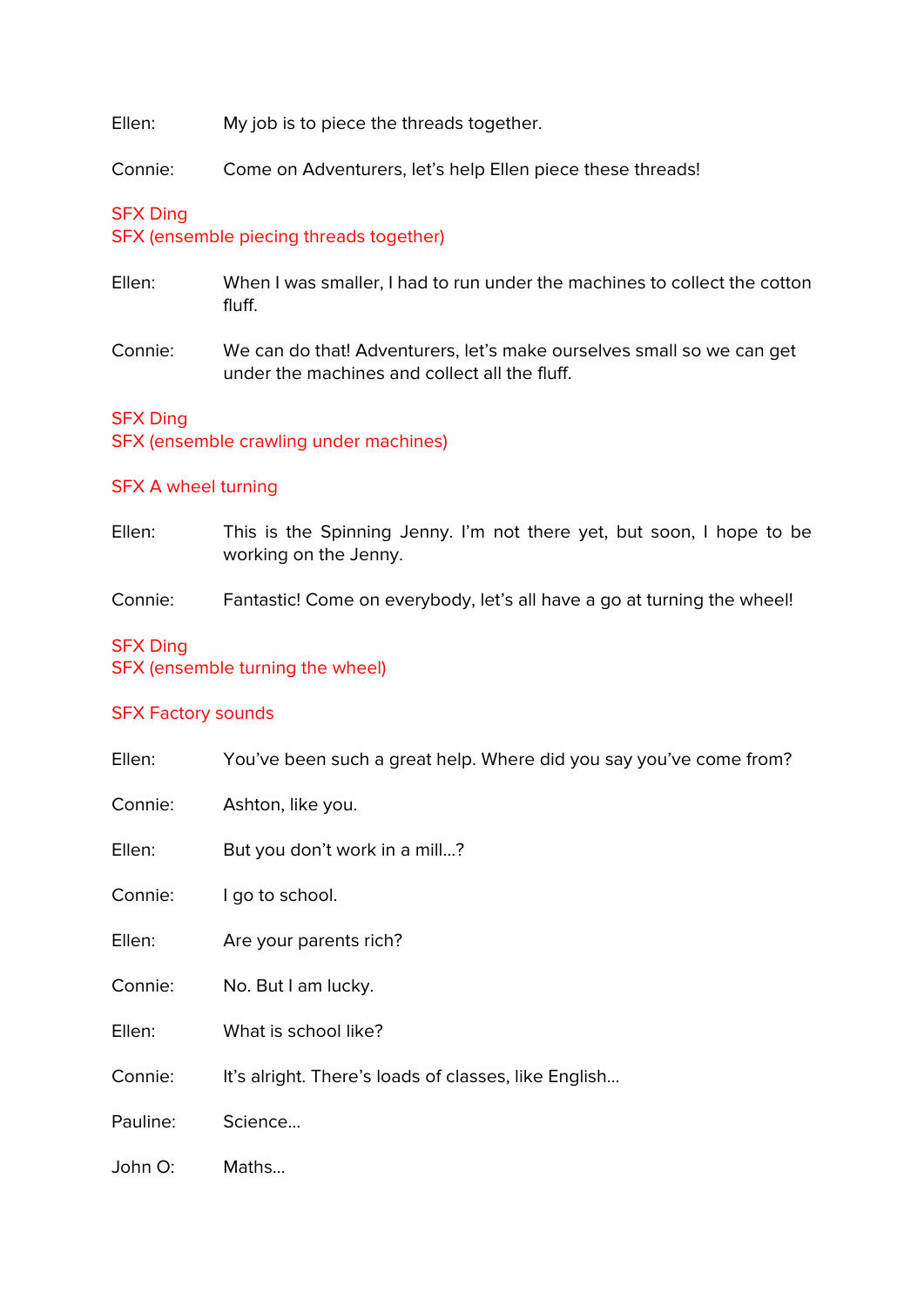| Keith:  | French!                                                                                                                                               |
|---------|-------------------------------------------------------------------------------------------------------------------------------------------------------|
| Connie: | Sometimes it's boring and hard and by Friday I'm SO tired. But it's not<br>fourteen hours a day.                                                      |
| Ellen:  | I'd love to be able to read and write, but I like working here. Everybody<br>looks after each other. We're very happy.                                |
| Connie: | I'm pleased to hear that.                                                                                                                             |
| Lynda:  | Are you going to tell her, Connie?                                                                                                                    |
| Connie: | Should I? Ok I don't know if you're going to believe this, Ellen. But. We.<br>Err                                                                     |
| Rita:   | We've travelled here from the year 2022!                                                                                                              |
| Ellen:  | Pardon?                                                                                                                                               |
| Ronnie: | One minute we're chugging along in 2022, then we passed through a<br>lock and it's?                                                                   |
| Ellen:  | 1832.                                                                                                                                                 |
| Lily:   | 1832. Wow!                                                                                                                                            |
| Ellen:  | You were right, I don't believe you! 2022?                                                                                                            |
| Connie: | Honestly. (Almost bored) We have mobile phones that take photos and<br>watches that receive messages and apps that teach us dances and<br>everything. |
| Ellen:  | I didn't understand a word of that! In 2022 Is this mill still here?                                                                                  |
| Connie: | The building is, but most of the mills are closed.                                                                                                    |
| Ellen:  | How does anyone work?                                                                                                                                 |
| Connie: | There are loads of jobs. People do all sorts Help me out, guys!                                                                                       |
| Lynda:  | Teachers.                                                                                                                                             |
| Carla:  | Shop workers.                                                                                                                                         |
| Kenny:  | Computer technicians! Never mind.                                                                                                                     |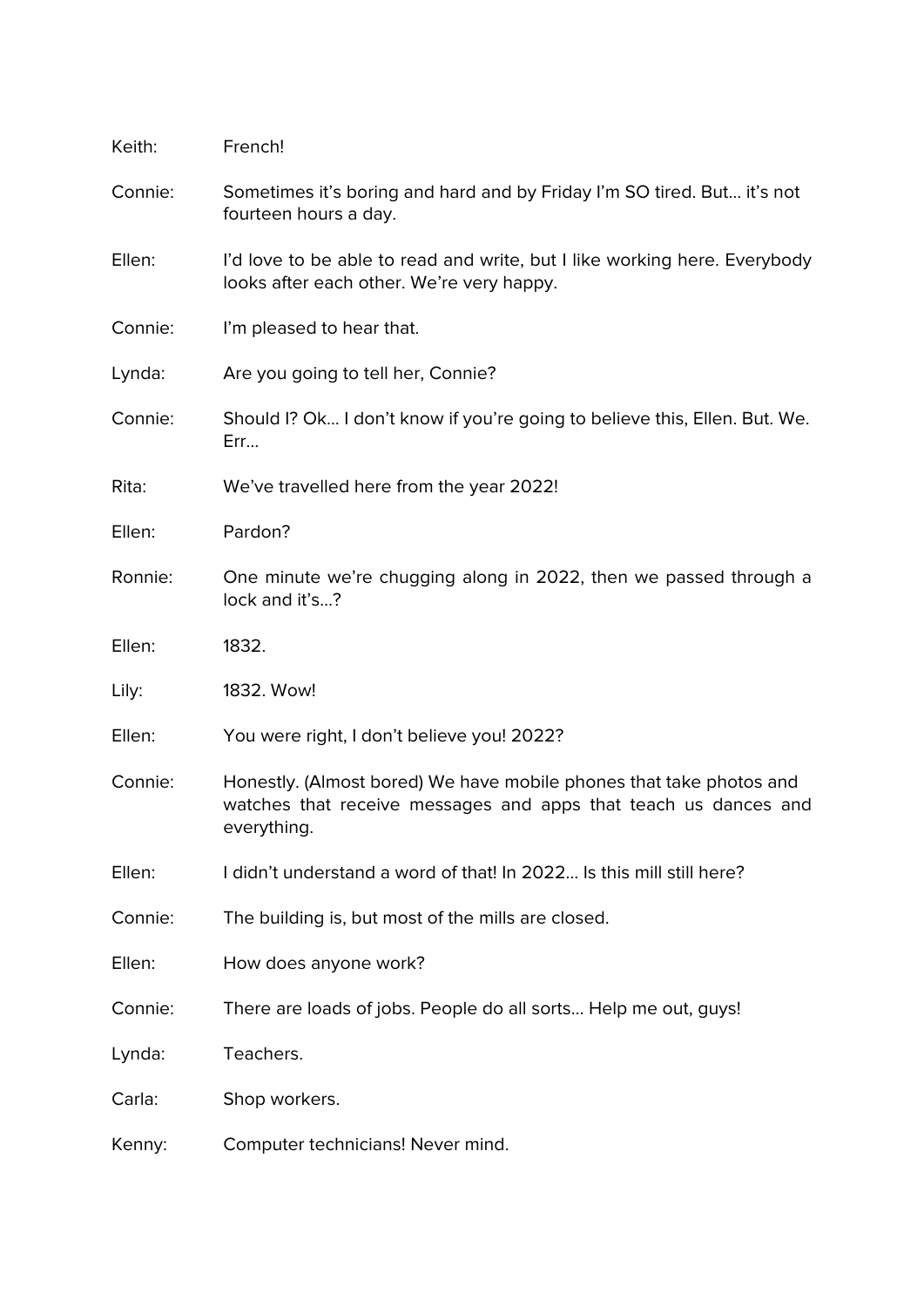Barry: I worked on the railways.

Connie: What other jobs are there, Adventurers?

#### SFX Ding

- Connie: People can do anything these days, Ellen. They can fly to the moon if they want to!
- Ellen: (Laughs) Now you are pulling my leg!

#### SFX A horn blows

| Ellen:  | Oh no, it's the end of break!                                                                     |
|---------|---------------------------------------------------------------------------------------------------|
| Connie: | How are you getting on, guys?                                                                     |
| Carla:  | We're finished!                                                                                   |
| Pat:    | All sorted!                                                                                       |
| Ellen:  | You did that so quickly. How can I ever thank you?                                                |
| Connie: | Don't worry about it. We've learned so much from you, that's thanks<br>enough!                    |
| Linda:  | I can see the foreman through the window. He's coming back!                                       |
| Ronnie: | He's got hawk eyes.                                                                               |
| Ellen:  | Quick! There's a tunnel over there for us workers. If you leave that way,<br>he'll never see you! |
| Connie: | Good thinking. Come on guys!                                                                      |

#### SFX Footsteps and moving around

- Ellen: Thank you all so much. You've really saved my bacon.
- Carla: Our pleasure.
- Connie: It was lovely to meet you, Ellen.
- Ellen: It really was. I'm so sorry to say goodbye.
- Ensemble: Goodbye! Bye, Ellen. Arrivederci!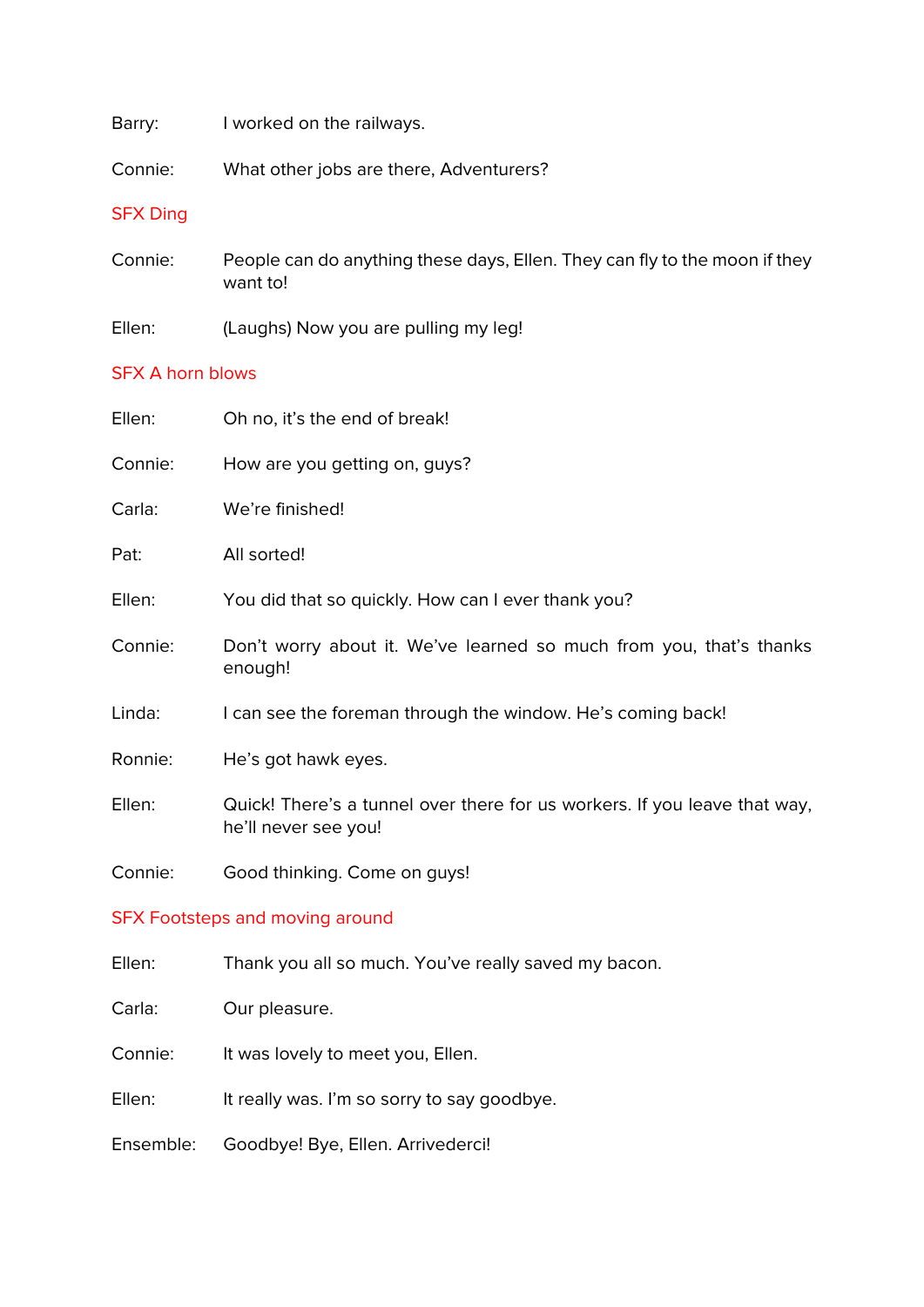| Connie: | Bye!                                           |
|---------|------------------------------------------------|
| Ellen:  | Bye everybody!                                 |
| John:   | It's getting darker, we'd better move quickly! |
| Connie: | Hurry everyone!                                |
| Hazel:  | All aboard!                                    |
| John:   | And we're off.                                 |

SFX The boat moving away

## **Scene 5**

# SFX Canal Boat slowly moving, countryside at dusk

| Connie:         | The light is fading. Do you think we'll make it back in time, John?                                    |
|-----------------|--------------------------------------------------------------------------------------------------------|
| John:           | We'll have to put our foot down. It's another lock we need to go through,<br>that should do the trick! |
| Connie:         | What if it doesn't work?                                                                               |
| Keith:          | Let's think positive!                                                                                  |
| Kenny:          | We'll get back!                                                                                        |
| John O:         | We have to!                                                                                            |
| Anne:           | I want to see my Great Grandchildren.                                                                  |
| Cyril:          | My iron!                                                                                               |
| Connie:         | I think I'd even miss school! Adventurers, what would you miss about life<br>in 2022?                  |
| <b>SFX Ding</b> |                                                                                                        |
| Connie:         | I promise I'll never yawn or fidget in class, or moan about homework ever<br>again.                    |
| Chris:          | Here it comes! Another lock.                                                                           |
| John:           | Ok everybody, this is it! Keep your fingers crossed!                                                   |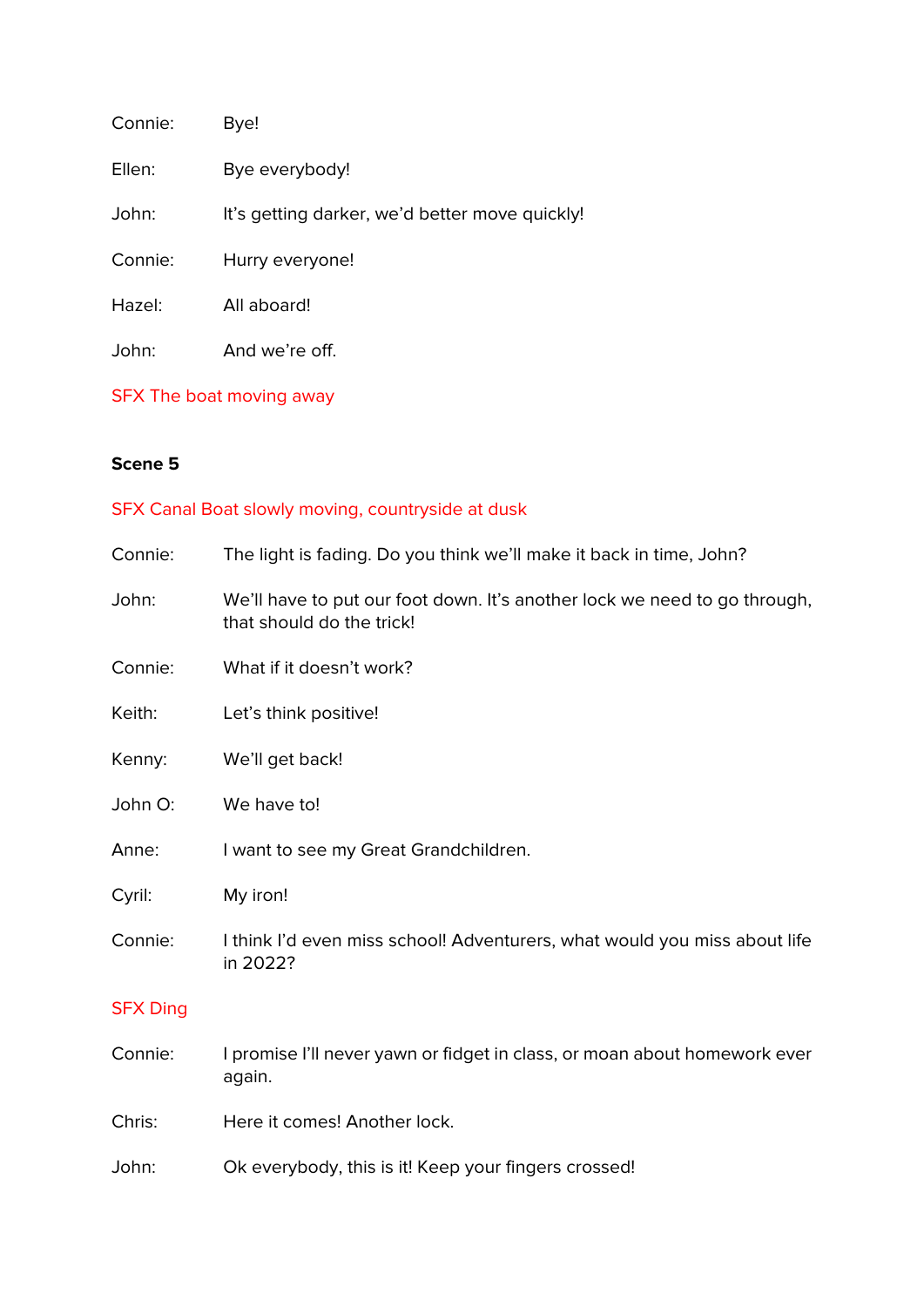# SFX Sound of lock filling up with water

| Hazel: | That's us at the top.                    |
|--------|------------------------------------------|
| Keith: | Ready to move off, John.                 |
| John:  | Right you are. Here we go, back to 2022! |

## SFX Boat moving away

| Connie:         | Has it worked, John?                                                                                                                        |
|-----------------|---------------------------------------------------------------------------------------------------------------------------------------------|
| John:           | I'm not sure it has, has it? Everything looks the same to me.                                                                               |
| Lynda:          | There's a horse and cart! We're still in the past!                                                                                          |
| Connie:         | But we went through a lock. And it's not dark yet! What else do we need<br>to do?                                                           |
| Anne:           | I've got an idea. Why don't we try to visualise 2022? If we picture that<br>we're in the present, it might help to transport us back there. |
| Connie:         | Worth a go. How do we do that?                                                                                                              |
| Anne:           | Everybody, close your eyes.                                                                                                                 |
| Connie:         | You too, adventurers.                                                                                                                       |
| <b>SFX Ding</b> |                                                                                                                                             |
| Connie:         | Not you, John, you're driving!                                                                                                              |
| John:           | Sorry!                                                                                                                                      |
| Connie:         | Picture what it's like in modern day.                                                                                                       |
| Pauline:        | Holidays in Spain!                                                                                                                          |
| Barry:          | Saturday night take aways.                                                                                                                  |
| Carla:          | Families.                                                                                                                                   |
| Cyril:          | My iron.                                                                                                                                    |
| Anne:           | Feel the emotions that the thoughts bring up. Really focus on them.                                                                         |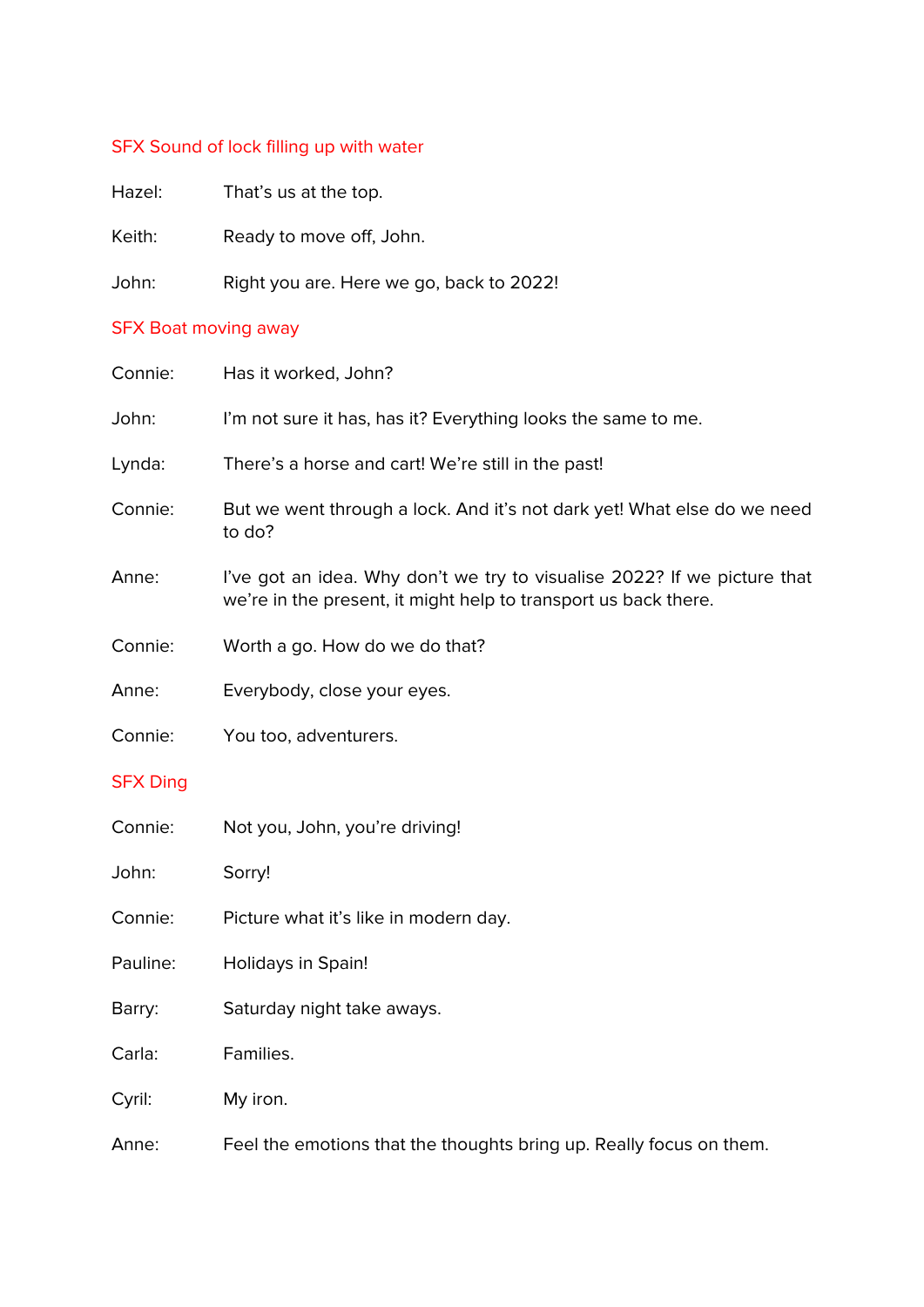# **Song - 'Curious'**

# SFX Boat moving through water

| John:   | You can open your eyes now.                          |
|---------|------------------------------------------------------|
| Connie: | I'm too nervous.                                     |
| Hazel:  | Is anybody else holding their breath? (Breathes out) |
| Jean:   | That was very tense.                                 |
| Connie: | Did we do it? Are we back in the present?            |
| John:   | I can't be sure what do you see?                     |
| Linda:  | Still the mills!                                     |
| Barry:  | There aren't as many people.                         |
| Ronnie: | The water is clear.                                  |
|         |                                                      |

# SFX Aeroplane flying over

| Lynda:  | Is that a 'plane?                                                                                                                                                                                                                                                                         |
|---------|-------------------------------------------------------------------------------------------------------------------------------------------------------------------------------------------------------------------------------------------------------------------------------------------|
| Jean:   | A rusty shopping trolley! Fantastic! I've never been as pleased to see one<br>of those.                                                                                                                                                                                                   |
| Connie: | We're back! Well done, John!                                                                                                                                                                                                                                                              |
| John:   | That was a team effort.                                                                                                                                                                                                                                                                   |
| Connie: | Thank you, guys. What an unbelievable armchair adventure! I learned so<br>many lessons today and all while out and about near my house! I used<br>to think history happened somewhere else, but when I open my eyes, I<br>can see it's right there. You knew all along, didn't you, John? |
| John:   | I'm still learning, Connie. It makes me feel good about myself.                                                                                                                                                                                                                           |
| Carla:  | It was so much fun to learn together!                                                                                                                                                                                                                                                     |
| John:   | Stay curious, Connie.                                                                                                                                                                                                                                                                     |
| Connie: | You're the best customers a travel agent could ask for-thank you. Next<br>time listeners, another one of my lovely customers gets to take us on                                                                                                                                           |